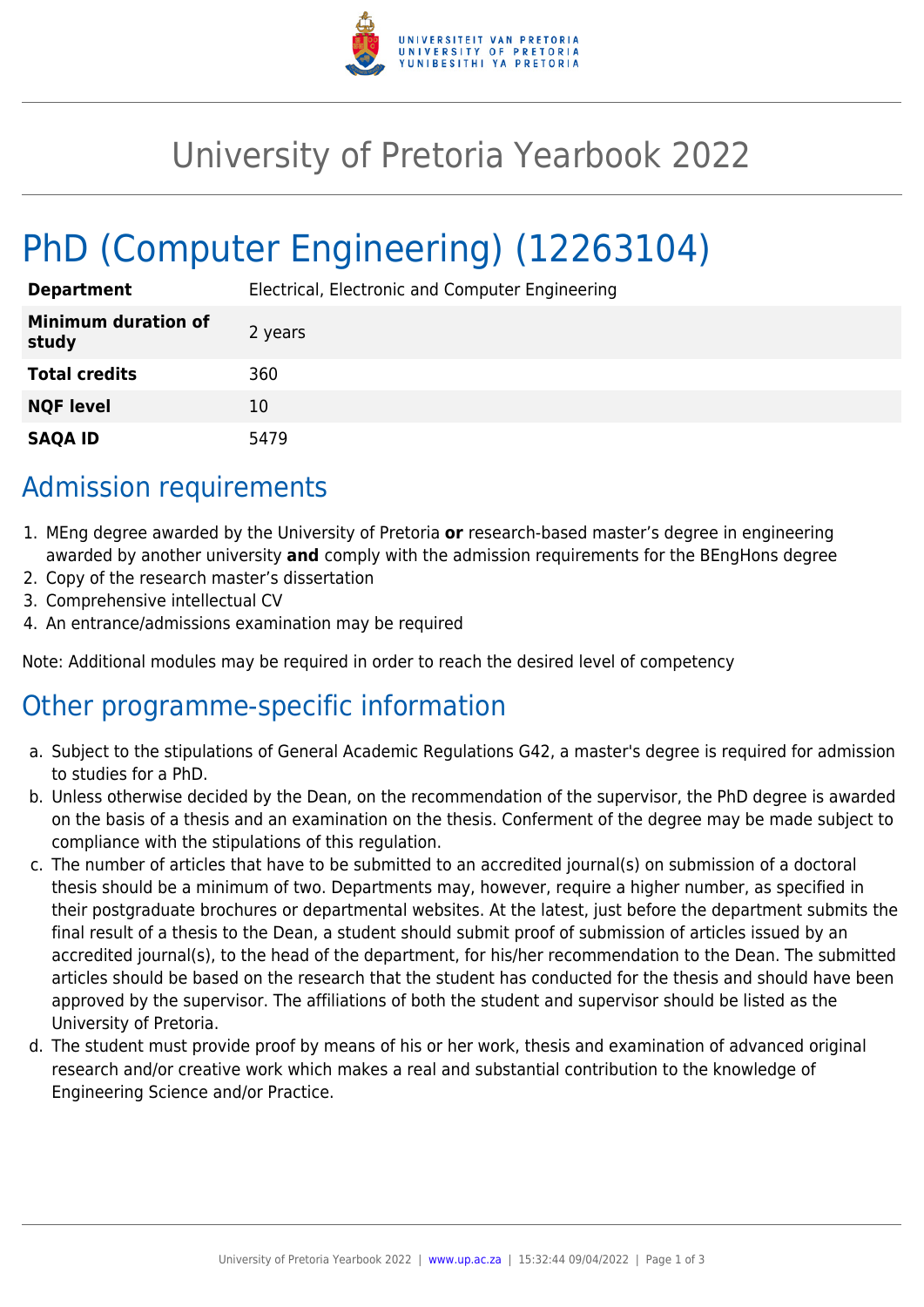

## Curriculum: Year 1

**Minimum credits: 360**

#### **Core modules**

[Thesis: Computer engineering 990](https://www.up.ac.za/faculty-of-education/yearbooks/2022/modules/view/ERI 990) (ERI 990) - Credits: 360.00